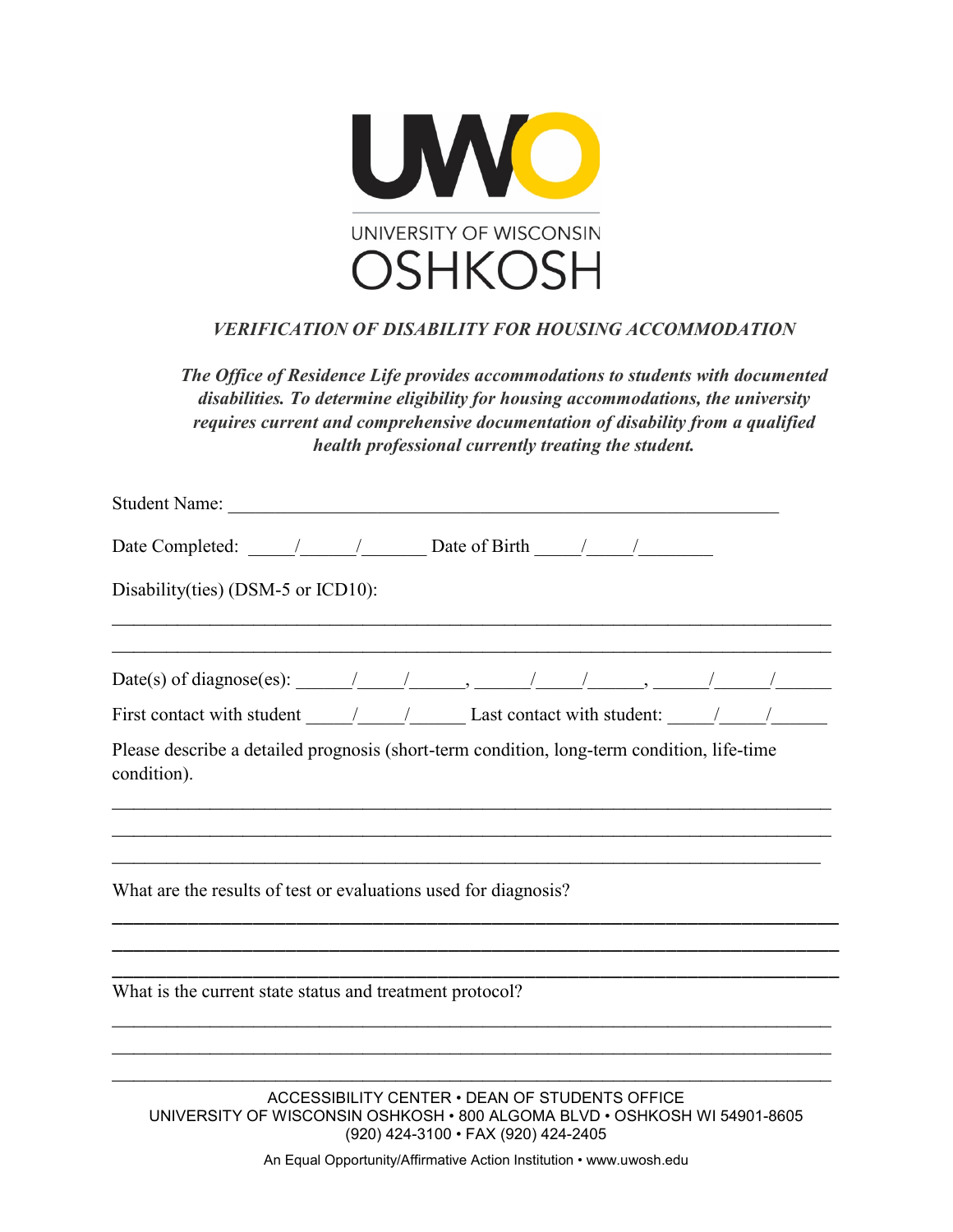Please list and describe the major life activities/functional limitations directly affecting/connecting to your housing assignment that are significantly impacted by the disability.

 $\mathcal{L}_\text{max}$  , and the contribution of the contribution of the contribution of the contribution of the contribution of the contribution of the contribution of the contribution of the contribution of the contribution of t  $\mathcal{L}_\text{max}$  , and the contribution of the contribution of the contribution of the contribution of the contribution of the contribution of the contribution of the contribution of the contribution of the contribution of t  $\mathcal{L}_\text{max}$  , and the contribution of the contribution of the contribution of the contribution of the contribution of the contribution of the contribution of the contribution of the contribution of the contribution of t  $\mathcal{L}_\text{max}$  , and the contribution of the contribution of the contribution of the contribution of the contribution of the contribution of the contribution of the contribution of the contribution of the contribution of t  $\mathcal{L}_\text{max}$  , and the contribution of the contribution of the contribution of the contribution of the contribution of the contribution of the contribution of the contribution of the contribution of the contribution of t  $\mathcal{L}_\text{max}$  , and the contribution of the contribution of the contribution of the contribution of the contribution of the contribution of the contribution of the contribution of the contribution of the contribution of t

What accommodations are reasonable and necessary to allow the student to participate in the living environment on campus?

 $\mathcal{L}_\text{max}$  , and the contribution of the contribution of the contribution of the contribution of the contribution of the contribution of the contribution of the contribution of the contribution of the contribution of t  $\mathcal{L}_\text{max}$  , and the contribution of the contribution of the contribution of the contribution of the contribution of the contribution of the contribution of the contribution of the contribution of the contribution of t  $\mathcal{L}_\text{max}$  , and the contribution of the contribution of the contribution of the contribution of the contribution of the contribution of the contribution of the contribution of the contribution of the contribution of t  $\mathcal{L}_\text{max}$  , and the contribution of the contribution of the contribution of the contribution of the contribution of the contribution of the contribution of the contribution of the contribution of the contribution of t  $\mathcal{L}_\text{max}$  , and the contribution of the contribution of the contribution of the contribution of the contribution of the contribution of the contribution of the contribution of the contribution of the contribution of t  $\mathcal{L}_\text{max}$  , and the contribution of the contribution of the contribution of the contribution of the contribution of the contribution of the contribution of the contribution of the contribution of the contribution of t

Please review the list of accommodations below. Circle any that may apply as an alternative to the identified request.

*\*Note: If an alternative accommodation meets the identified need, an alternative option may be offered. Requests due solely to a preference or a potential benefit to the student are not typically approved.* 

List of reasonable alternative(s):

- Housing exemption
- Single residence hall room
- Single residence hall room with an accessible bathroom
- Room near/next to bathroom
- Residence hall with an elevator or first floor access
- Additional space for medical equipment
- Air conditioning unit/temperaturecontrolled environment

Is there other information that you would like to share that would support this recommendation?  $\mathcal{L}_\text{max}$  , and the contribution of the contribution of the contribution of the contribution of the contribution of the contribution of the contribution of the contribution of the contribution of the contribution of t

 $\mathcal{L}_\text{max}$  , and the contribution of the contribution of the contribution of the contribution of the contribution of the contribution of the contribution of the contribution of the contribution of the contribution of t  $\mathcal{L}_\text{max}$  , and the contribution of the contribution of the contribution of the contribution of the contribution of the contribution of the contribution of the contribution of the contribution of the contribution of t  $\mathcal{L}_\text{max}$  , and the contribution of the contribution of the contribution of the contribution of the contribution of the contribution of the contribution of the contribution of the contribution of the contribution of t  $\mathcal{L}_\text{max}$  , and the contribution of the contribution of the contribution of the contribution of the contribution of the contribution of the contribution of the contribution of the contribution of the contribution of t  $\mathcal{L}_\text{max}$  , and the contribution of the contribution of the contribution of the contribution of the contribution of the contribution of the contribution of the contribution of the contribution of the contribution of t  $\overline{a}$  , and the contribution of the contribution of the contribution of the contribution of the contribution of the contribution of the contribution of the contribution of the contribution of the contribution of the co

\*Please attach additional appropriate documentation as desired.

ACCESSIBILITY CENTER • DEAN OF STUDENTS OFFICE UNIVERSITY OF WISCONSIN OSHKOSH • 800 ALGOMA BLVD • OSHKOSH WI 54901-8605 (920) 424-3100 • FAX (920) 424-2405

An Equal Opportunity/Affirmative Action Institution • www.uwosh.edu